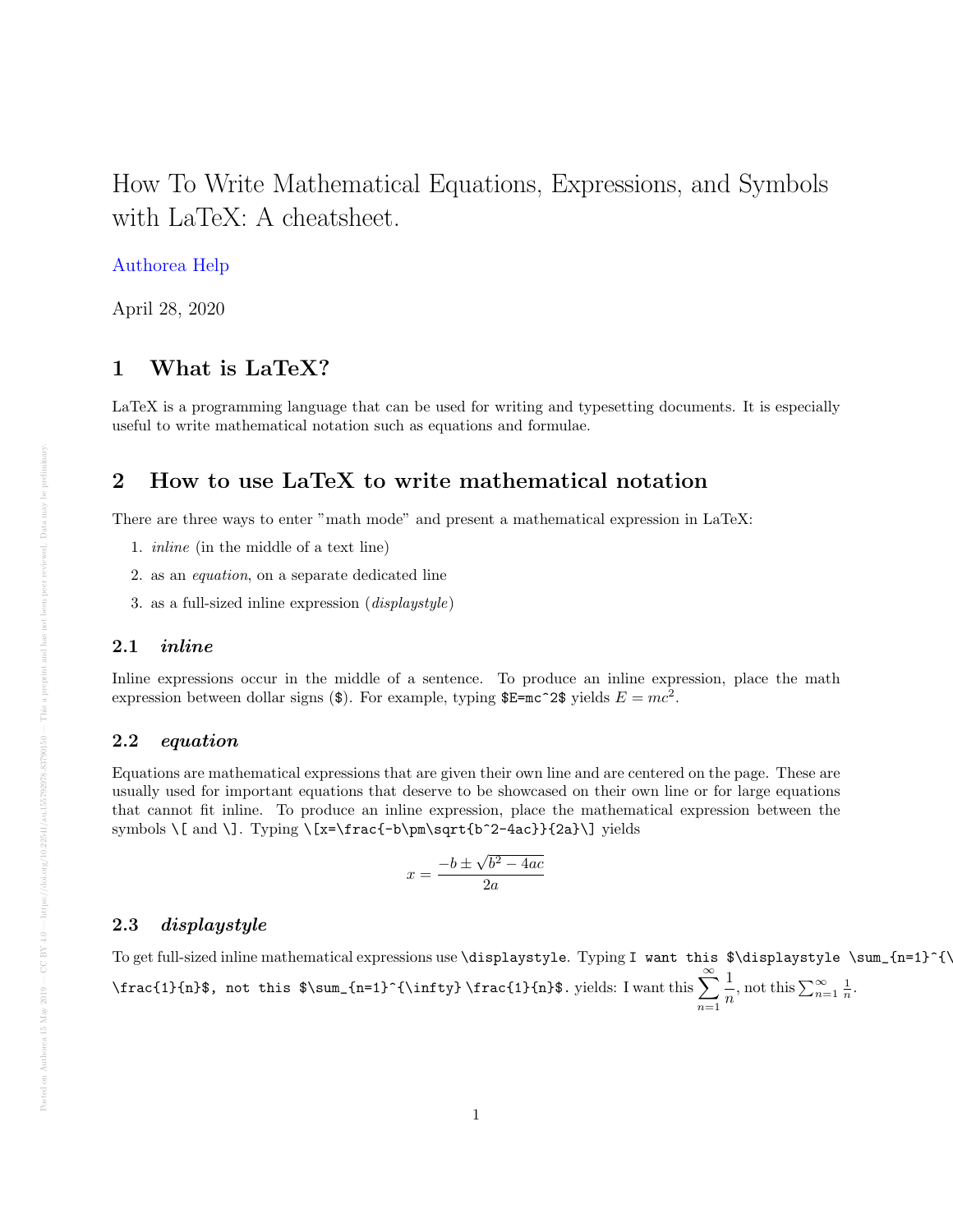## 3 Symbols (in math mode)

#### 3.1 The basics

As discussed above math mode in LaTeX happens inside the dollar signs  $(\mathbf{\$...}\mathbf{\$})$ , inside the square brackets \[...\] and inside equation and displaystyle environments. Here's a cheatsheet showing what is possible in a math environment:

| description              | command                  | output                                                            |
|--------------------------|--------------------------|-------------------------------------------------------------------|
| addition                 | $\ddot{}$                | $^{+}$                                                            |
| subtraction              |                          |                                                                   |
| plus or minus            | $\pm$                    | 士                                                                 |
| multiplication (times)   | \times                   | $\times$                                                          |
| multiplication (dot)     | \cdot                    |                                                                   |
| division symbol          | \div                     | ÷                                                                 |
| division (slash)         |                          |                                                                   |
| simple text              | \text{text}              | text                                                              |
| infinity                 | \infty                   | $\infty$                                                          |
| dots                     | $1, 2, 3, \ldots$        | $1,2,3,\ldots$                                                    |
| dots                     | $1+2+3+\cdots$           | $1 + 2 + 3 + \cdots$                                              |
| fraction                 | \frac{a}{b}              | $\frac{a}{b}$                                                     |
| square root              | $\sqrt{\sqrt{x}}$        | $\sqrt{x}$                                                        |
| nth root                 | $\sqrt{\sqrt{x}}$        | $\sqrt[n]{x}$                                                     |
| exponentiation           | $a^{\hat{}}b$            | $\boldsymbol{a}^{\boldsymbol{b}}$                                 |
| subscript                | a_b                      | a <sub>b</sub>                                                    |
| absolute value           | x                        | x                                                                 |
| natural log              | $\ln(x)$                 | ln(x)                                                             |
| logarithms               | \log_{a}b                | $\log_a b$                                                        |
| exponential function     | $e^x = \exp(x)$          | $e^x = \exp(x)$                                                   |
| $\deg$                   | $\deg(f)$                | $\deg(f)$                                                         |
| degree                   | <b>\degree</b>           |                                                                   |
| arcmin                   | ~\prime                  | $\prime$                                                          |
| arcsec                   | ^{\prime\prime}          | $\mathcal{L}^{\prime}$                                            |
| circle plus              | \oplus                   | $\oplus$                                                          |
| circle times             | \otimes                  | $\otimes$                                                         |
| equal                    |                          | $=$                                                               |
| not equal                | $\lambda$                | $\neq$                                                            |
| less than                | $\overline{\phantom{0}}$ |                                                                   |
| less than or equal to    | \le                      |                                                                   |
| greater than or equal to | \ge                      | $\begin{array}{c}\n\times \\ \times\n\times\n\times\n\end{array}$ |
| approximately equal to   | \approx                  |                                                                   |

#### 3.2 Functions

| description | command | output        |
|-------------|---------|---------------|
| maps to     | \to     | $\rightarrow$ |
| composition | \circ   | $\Omega$      |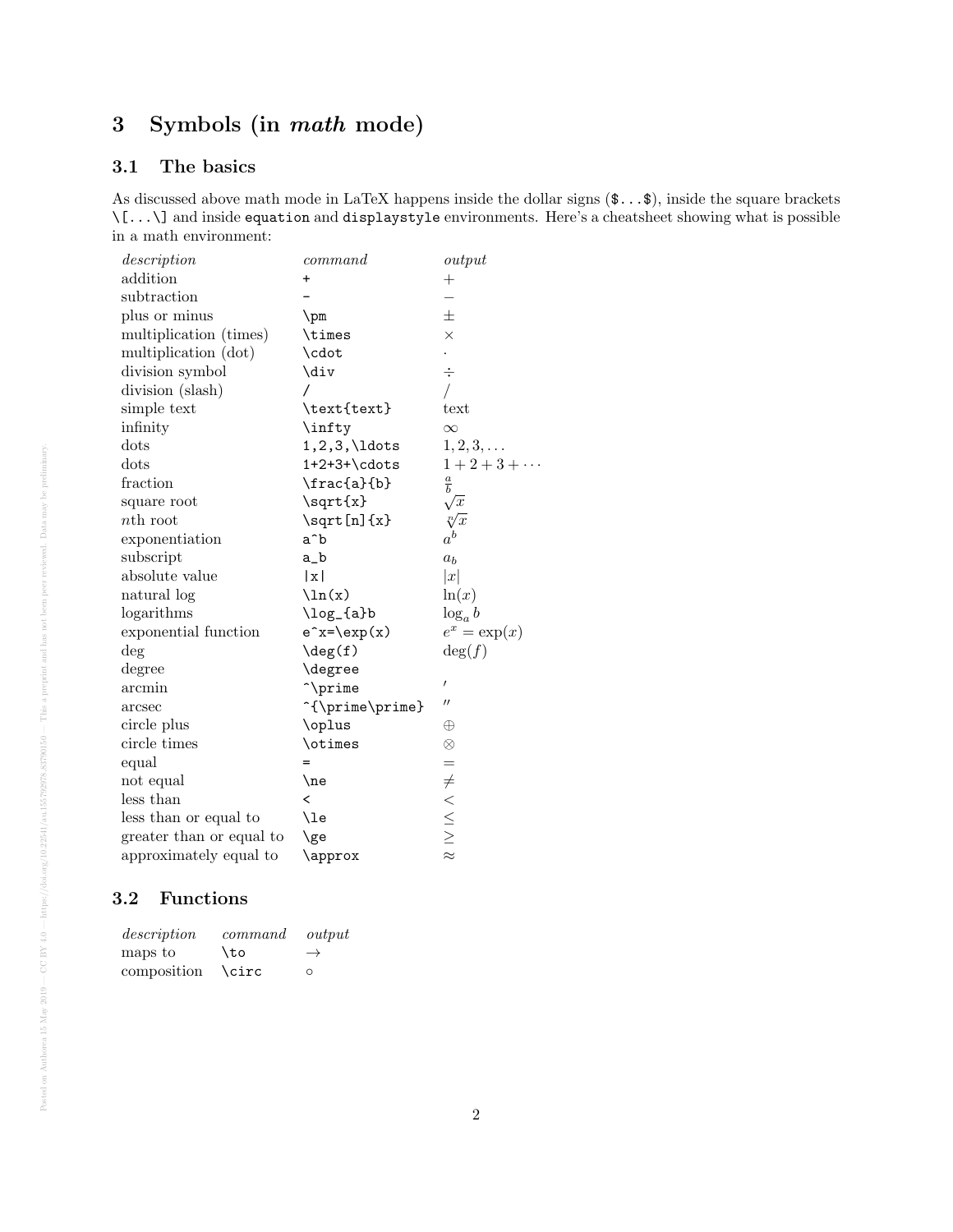### 3.3 Greek and Hebrew letters

| output     | command       | output     |
|------------|---------------|------------|
| $\alpha$   | \tau          | $\tau$     |
| β          | \theta        | $\theta$   |
| $\chi$     | \upsilon      | $\upsilon$ |
| $\delta$   | \xi           |            |
| $\epsilon$ | \zeta         | $\xi$      |
| ε          | <b>\Delta</b> | Δ          |
| $\eta$     | \Gamma        | $\Gamma$   |
| $\gamma$   | \Lambda       | Λ          |
| $\iota$    | <b>\Omega</b> | Ω          |
| $\kappa$   | <b>\Phi</b>   | Φ          |
| $\lambda$  | \Pi           | П          |
| $\mu$      | \Psi          | Ψ          |
| $\nu$      | \Sigma        | Σ          |
| $\omega$   | \Theta        | Θ          |
| φ          | \Upsilon      | Υ          |
| $\varphi$  | \Xi           | Ξ          |
| $\pi$      | \aleph        | Κ.         |
| ψ          | \beth         | コ          |
| $\rho$     | \daleth       | ┑          |
| $\sigma$   | \gimel        | ב          |
|            |               |            |

#### 3.4 Vectors

| description | command                       | output        |
|-------------|-------------------------------|---------------|
| vector      | $\text{vec}\{v\}$             | $\vec{v}$     |
| vector      | $\mathcal{W}$                 | v             |
| norm        | $    \vee \vee \vee \vee    $ | $  \vec{v}  $ |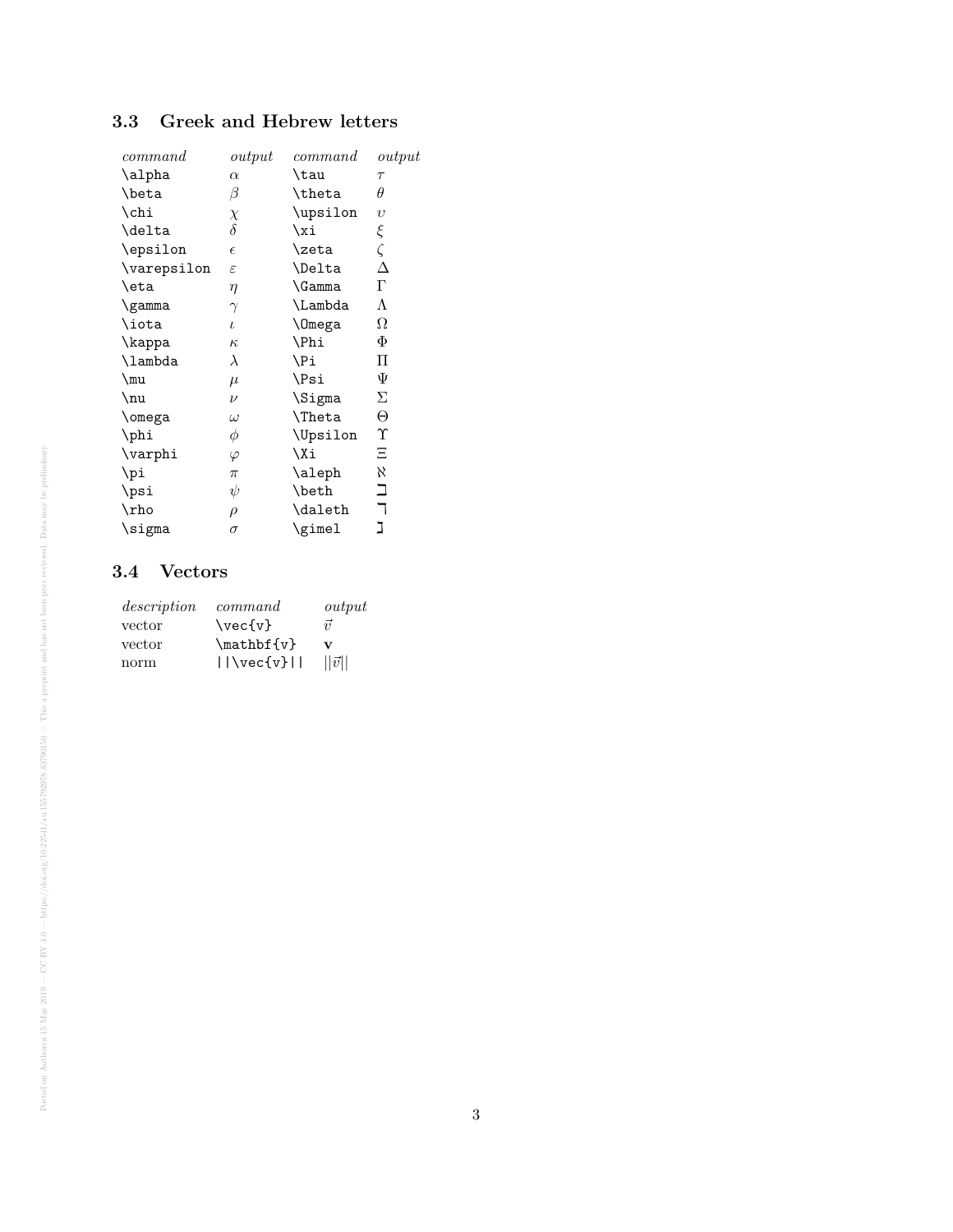# 3.5 Set theory

| description      | command                            | output         |
|------------------|------------------------------------|----------------|
| set brackets     | $\setminus \{1, 2, 3\}$            | ${1, 2, 3}$    |
| element of       | \in                                | $\in$          |
| subset of        | \subset                            | $\subset$      |
| subset of        | \subseteq                          |                |
| contains         | \supset                            | $\subseteq$    |
| $\rm contains$   | \supseteq                          |                |
| union            | $\cup$                             | $\cup$         |
| intersection     | $\cap$                             | $\cap$         |
|                  |                                    | 10             |
| big union        | \bigcup_{n=1}^{10}A_n              |                |
|                  |                                    | $n=1$<br>10    |
| big intersection | $\big\rightarrow -\{n=1\}^{10}A_n$ | $A_n$          |
| empty set        | \emptyset                          | $n=1$<br>Ø     |
| power set        | $\mathcal{P}$                      | $\mathcal{P}$  |
| minimum          | $\min$                             | min            |
| maximum          | $\max$                             | max            |
| supremum         | $\sup$                             | sup            |
| infimum          | $\inf$                             | $\inf$         |
| limit superior   | \limsup                            | lim sup        |
| limit inferior   | \liminf                            | $\liminf$      |
| closure          | \overline{A}                       | $\overline{A}$ |

## 3.6 Logic

| description         | command         | output            |
|---------------------|-----------------|-------------------|
| not                 | \sim            | $\sim$            |
| and                 | \land           | Λ                 |
| or                  | \lor            | V                 |
| ifthen              | \to             | $\rightarrow$     |
| if and only if      | \leftrightarrow | $\leftrightarrow$ |
| logical equivalence | \equiv          | 亖                 |
| therefore           | \therefore      | $\ddot{\cdot}$    |
| there exists        | \exists         | Ε                 |
| for all             | \forall         | Α                 |
| implies             | \Rightarrow     | $\Rightarrow$     |
| equivalent          | \Leftrightarrow | $\Leftrightarrow$ |
|                     |                 |                   |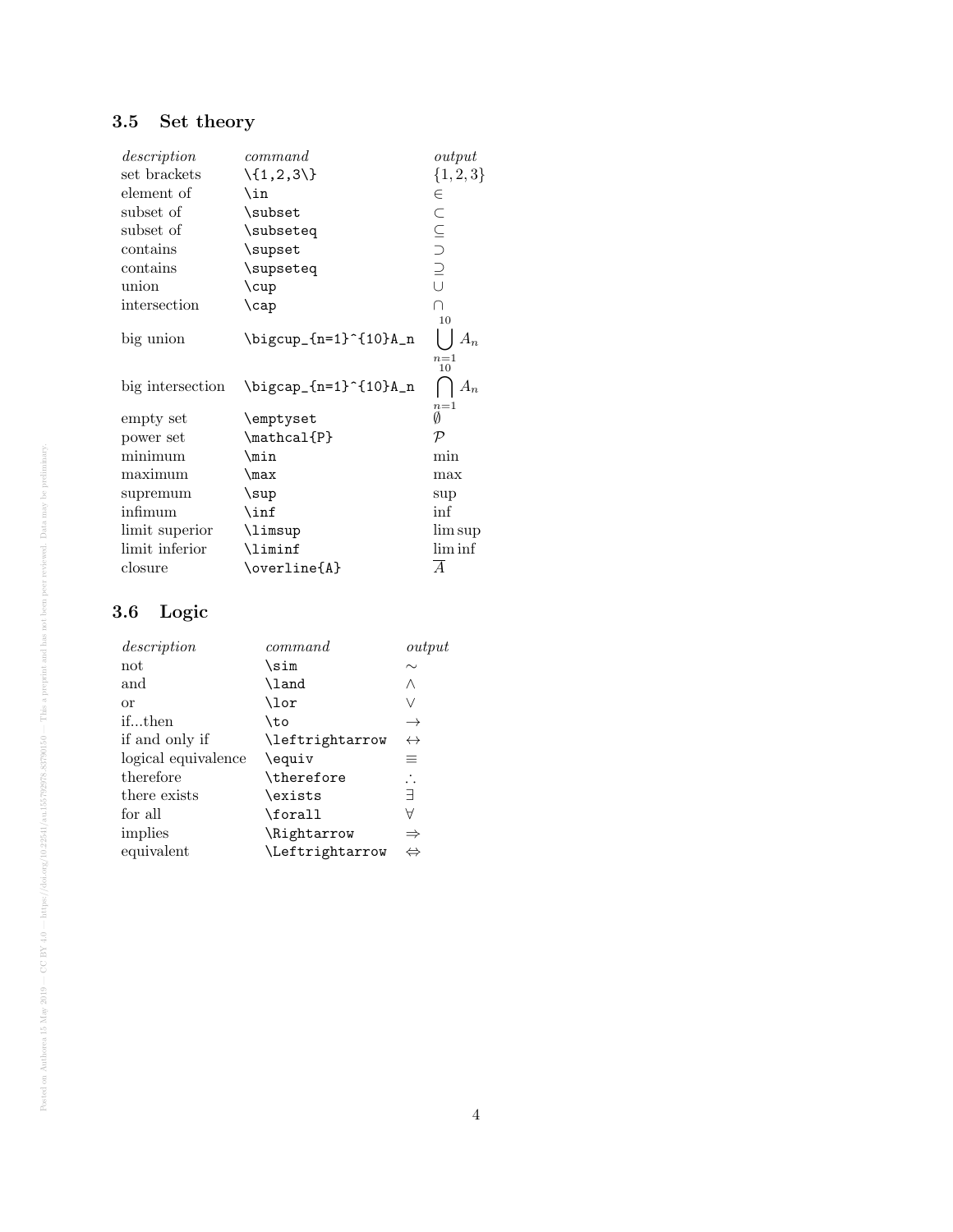### 3.7 Calculus

| description        | command                       | output                              |
|--------------------|-------------------------------|-------------------------------------|
| derivative         | \frac{df}{dx}                 | df                                  |
| derivative         | \f'                           | $\frac{dx}{f}$                      |
| partial derivative | \frac{\partial f}{\partial x} | $\frac{\partial f}{\partial x}$     |
| limits             | \lim_{x\to \infty}            | lim<br>$x\rightarrow\infty$         |
| summation          | \sum_{n=1}^{\infty}a_n        | $\infty$<br>$a_n$                   |
| product            | \prod_{n=1}^{\infty}a_n       | $n=1$<br>$\infty$<br>$a_n$<br>$n=1$ |
| integral           | \int                          |                                     |
| double integral    | \iint                         |                                     |
| triple integral    | <b>\iiint</b>                 |                                     |

## 3.8 Number theory

| description             | command           | output            |
|-------------------------|-------------------|-------------------|
| divides                 |                   |                   |
| does not divide         | \not l            |                   |
| greatest common divisor | \gcd              | gcd               |
| ceiling                 | \lceil x \rceil   | $\lceil x \rceil$ |
| floor                   | \lfloor x \rfloor | x                 |

### 3.9 Geometry and trigonometry

| description     | command       | output          |
|-----------------|---------------|-----------------|
| angle           | \angle ABC    | $\angle ABC$    |
| degree          | 90^{\circ}    | $90^{\circ}$    |
| triangle        | \triangle ABC | $\triangle ABC$ |
| segment         | \overline{AB} | $\overline{AB}$ |
| sine            | \sin          | sin             |
| cosine          | $\cos$        | $\cos$          |
| tangent         | \tan          | tan             |
| cotangent       | \cot          | cot             |
| secant          | $\searrow$    | sec             |
| cosecant        | $\csc$        | csc             |
| inverse sine    | \arcsin       | arcsin          |
| inverse cosine  | \arccos       | arccos          |
| inverse tangent | \arctan       | arctan          |

# 4 Symbols (in text mode)

The followign symbols do not have to be surrounded by dollar signs.